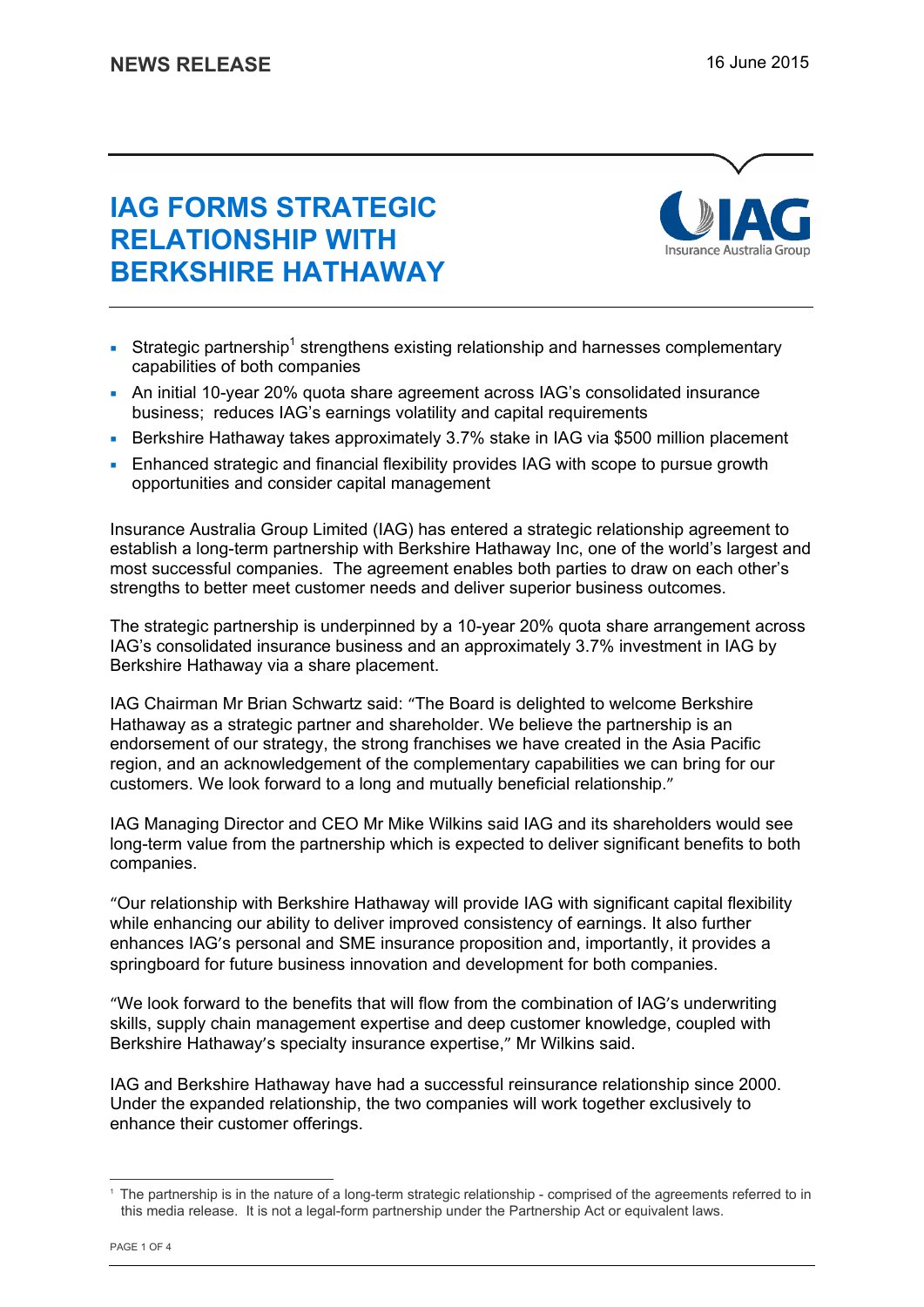Under the terms of the partnership, IAG will acquire Berkshire Hathaway's local personal and SME business lines. In return, Berkshire Hathaway will acquire the renewal rights to IAG's large-corporate property and liability insurance business in Australia. The rights to be transferred by IAG represent less than 1% of its annual Gross Written Premium (GWP).

In relation to the strategic partnership's impact on IAG's return profile, it is expected to enhance the Group's ability to deliver a through-the-cycle 15% return on equity.

Warren E Buffett, Chairman and CEO of Berkshire Hathaway, said the quality and strength of the IAG business were pivotal to his company's decision to enter the relationship.

"We have worked with IAG for more than 15 years and over that time we've developed a good understanding and respect for their people, what they offer and the way they do business. For us, they are a natural partner with a strong management team and brand presence.

"Our strategic partnership with IAG will help fast-track our entry into this region, and provides us with opportunities to leverage IAG's extensive capabilities while also making our expertise available to IAG," Mr Buffett said.

Berkshire Hathaway has investments across a wide range of industries including general insurance and reinsurance. It is one of the top 10 publicly-listed companies globally, with a market capitalisation of around US\$350 billion. It launched its specialty insurance business in Australia earlier this year.

# **QUOTA SHARE ARRANGEMENT**

IAG and Berkshire Hathaway have entered into a 10-year whole of account quota share arrangement effective 1 July 2015. Berkshire Hathaway will receive 20% of IAG's consolidated GWP and pay 20% of claims.

Berkshire Hathaway will also reimburse IAG for its share of operating costs and pay a percentage-based fee which recognises the value of accessing IAG's strong core franchise.

The arrangement will enable IAG to further diversify its capital funding mix while also delivering a more stable income stream.

IAG is one of the world's largest purchasers of catastrophe reinsurance cover. The quota share arrangement will reduce IAG's exposure to the geographic concentration of insurance risk in Australia and New Zealand, lowering IAG's future catastrophe reinsurance needs and its exposure to potential volatility in reinsurance rates.

IAG expects the quota share arrangement will result in a reduced capital requirement of approximately \$700 million over the next five years, with around \$400 million of that benefit expected to be realised in FY16.

#### **BERKSHIRE HATHAWAY TAKES SHAREHOLDING IN IAG**

In recognition of the strength and depth of the relationship, Berkshire Hathaway will acquire 89,766,607 new fully paid IAG ordinary shares at \$5.57 per share, for a total consideration of \$500 million. The price was set at the IAG closing share price on Monday 15 June 2015.

As part of the strategic agreement, Berkshire Hathaway will at least maintain its initial shareholding for the term of the quota share arrangement.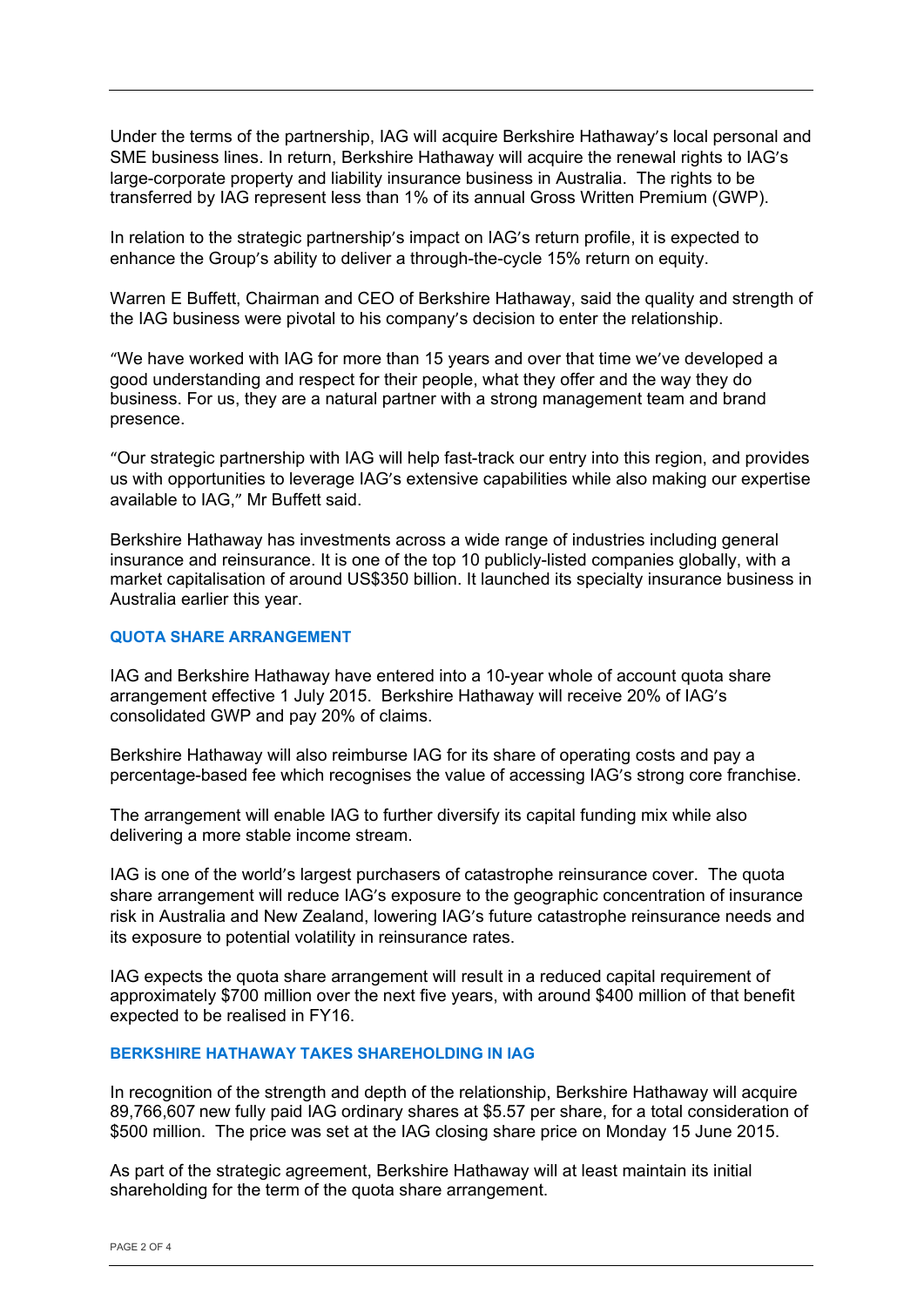IAG has an option to place up to a further 5% of IAG's expanded issued capital to Berkshire Hathaway within 24 months. Under a standstill agreement, Berkshire Hathaway will not increase its shareholding in IAG above 14.9% for the period of the partnership agreement.

# **CAPITAL**

IAG's capital position is significantly strengthened through the \$500 million share placement and the estimated reduction in capital requirement of \$700 million over time from the quota share arrangement.

This enables IAG to continue to pursue growth opportunities, including those in Asia, as well as consider appropriate capital management options.

# **STRATEGY**

IAG's strategic priorities remain unchanged with its strong businesses in Australia and New Zealand, which represent the majority of the Group, continuing to offer growth opportunities.

The company will also continue to pursue appropriate Asian growth opportunities in its six target markets of India, Thailand, Malaysia, China, Vietnam and Indonesia.

In India, IAG is looking to expand its presence by increasing its stake in SBI General, the general insurance joint venture with State Bank of India, from 24% to 49% following recent legislative changes on foreign ownership. The company expects this to be completed before the end of the 2015 calendar year.

IAG also recently acquired an insurance licence in Indonesia, its sixth target market, via the acquisition of PT Asuransi Parolamas, a small general insurance company. IAG is now focused on securing a distribution agreement with a recognised local partner to capitalise on opportunities presented in a market with low insurance penetration and a growing middleclass.

The company will also consider participating in any potential industry consolidation in Thailand, and further opportunities to expand its presence in Malaysia via the highly successful joint venture, AmGeneral Holdings Berhad.

In China, Mr Wilkins said IAG is investigating further opportunities to participate in that insurance market on a national scale.

"China is a source of enormous potential growth for IAG and we are actively working on opportunities to increase our presence in that market.

"Asia continues to represent an important plank of IAG's strategy given the relatively low penetration of insurance in our target markets. This, along with the rising affluence and consumption of the emerging middle-classes, presents an opportunity which we believe all forward-thinking Australian companies should pursue," Mr Wilkins said.

#### **FY15 / FY16 GUIDANCE**

IAG's FY15 reported insurance margin guidance range remains unchanged from the 10.5-12.5% position stated on 29 April this year. While subject to the finalisation of year end processes and valuations, the assumptions underlying the reported insurance margin guidance remain:

Net losses from natural perils of \$1 billion (updated in April);